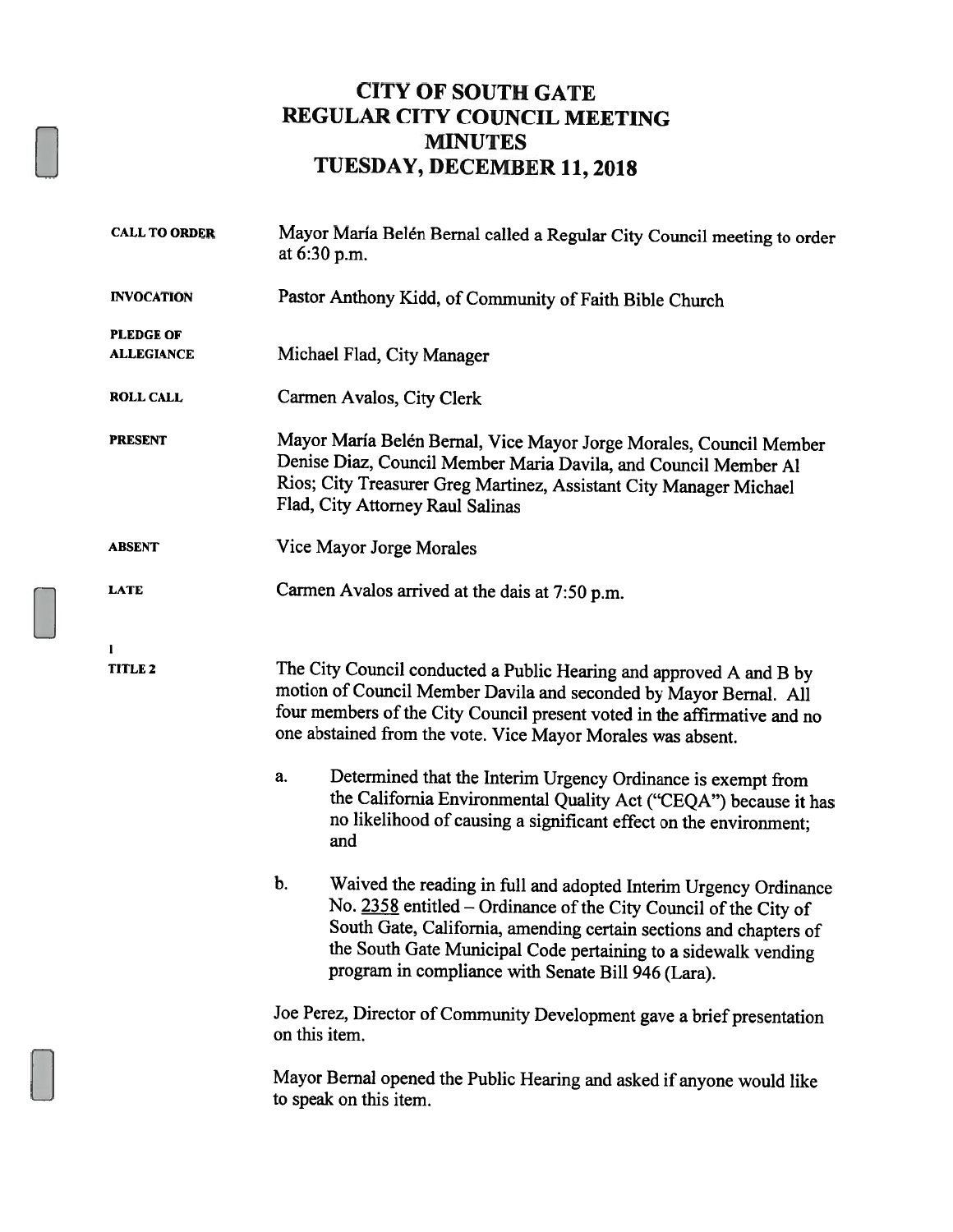| 1<br><b>TITLE 2</b><br>CONT'D | Owner of Freddy's Market, 3433 Tweedy Boulevard understands that this<br>regulation is required by the State but he is concerned about the<br>competition that this will bring his business. He is also concerned about<br>the enforcement of the business license.<br>Virginia Johnson, 5751 McKinley Avenue stated that she wishes that the                                                           |
|-------------------------------|---------------------------------------------------------------------------------------------------------------------------------------------------------------------------------------------------------------------------------------------------------------------------------------------------------------------------------------------------------------------------------------------------------|
|                               | State would stop mandating laws that the City have no control over. This<br>is really going to hurt local businesses.                                                                                                                                                                                                                                                                                   |
|                               | Greg Martinez, 2603 Ohio Avenue is also concerned about the small<br>businesses.                                                                                                                                                                                                                                                                                                                        |
|                               | Mayor Bernal asked about the implementation of this program will<br>progress.                                                                                                                                                                                                                                                                                                                           |
|                               | Mr. Perez stated that this will be an ongoing process as we see how the<br>vendors will respond to the program. There is nothing to stop us in the<br>future to make changes as the program continues.                                                                                                                                                                                                  |
|                               | Mayor Bernal asked if we are prohibiting vendors from going on large<br>streets then do we anticipate them going on residential streets.                                                                                                                                                                                                                                                                |
|                               | Mr. Perez stated that in exclusively residentially zoned areas mobile carts<br>are allowed. Stationary carts are prohibited in exclusively residential<br>areas.                                                                                                                                                                                                                                        |
|                               | Council Member Davila is concerned about how this program will affect<br>the safety of the children and believes that this is a bad idea.                                                                                                                                                                                                                                                               |
| 2<br><b>CITY SEAL</b>         | The City Council opened the public hearing, took public testimony<br>concerning the proposed Ordinance amending certain Sections of the<br>South Gate Municipal Code regarding use of the City Seal, and was<br>continued to the regularly scheduled City Council meeting of January 22,<br>2019.                                                                                                       |
| 3<br><b>CITY FEES</b>         | The City Council conducted a Public Hearing and adopted Resolution<br>No. 7838 entitled - Resolution of the City Council of the City of South<br>Gate, California, amending Resolution No. 7668 (Schedule of Fees), to<br>establish new business license and permit fees for Sidewalk Vending<br>Businesses for Fiscal Year 2018/19 by motion of Council Member Davila<br>and seconded by Mayor Bernal. |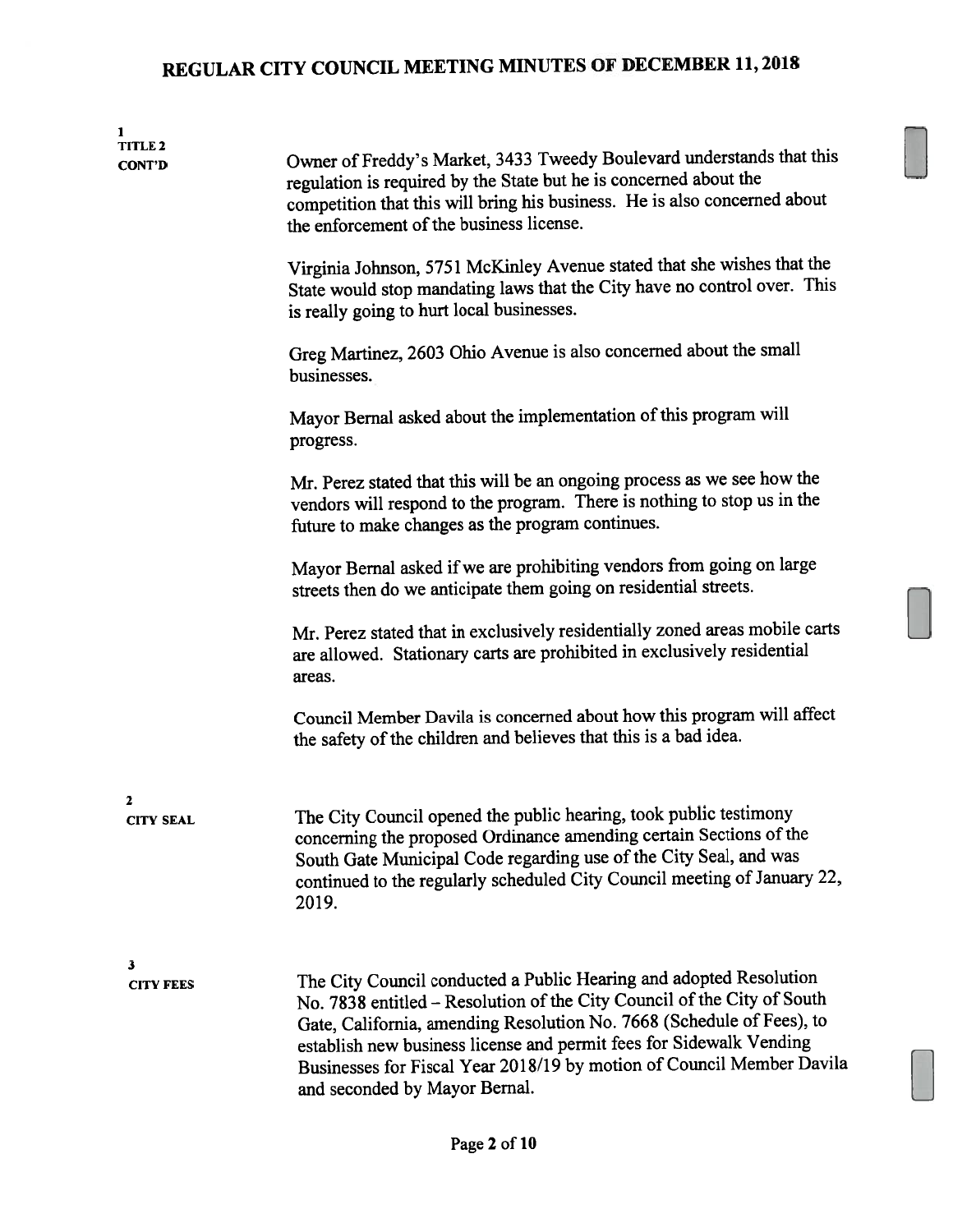3

CITY FEES Mayor Bernal opened the Public Hearing and asked if anyone would like to speak on this item. Seeing no one come forward Mayor Bernal closed the Public Hearing.

> Mayor Bernal asked about the Christmas Parade and the street vendors that were at the event.

Randy Davis, Chief of Police responded that there were citations issued and will provide <sup>a</sup> report to Council.

Mike Flad, City Manager stated that both he and Mr. Perez walked the parade route and that the City's Code Enforcement Officers where making the vendors aware of the new permit process.

Council Member Rios asked if when the fees where decided on did we compare with other Cities.

Mr. Flad responded that we did an internal study to attempt to access how much stafftime would be spent to issue the permit and to follow up on the enforcement of that permit. That will be refined during the next budget process.

Council Member Diaz asked what the cost of the citation will be for the vendor.

Mr. Perez responded that if the vendor is operating without a permit the fme is \$250.00 for the first violation, \$500.00 for the second violation and \$1,000.00 for the third violation. If they are violating a regulation it ranges from \$100.00 for the first violation, \$200.00 for the second violation and \$300.00 for the third violation. This is part of the state mandate.

Greg Martinez, City Treasurer asked how the boundaries will be enforced for the Tweedy Mile Street Fair.

Mr. Perez stated that this is not defined in the ordinance however we would be looking at the commercial edge of Tweedy Boulevard.

4

TITLE 11 The City Council conducted a Public Hearing to consider adopting Resolution No. 7839 entitled – Resolution of the City Council of the City of South Gate, California, approving Lot Merger 2018-01 at 5949 and <sup>5951</sup> Firestone Boulevard for development of <sup>a</sup> three-story public storage facility with offices and associated parking by motion of Mayor Bernal and seconded by Council Member Rios. Vice Mayor Morales was absent.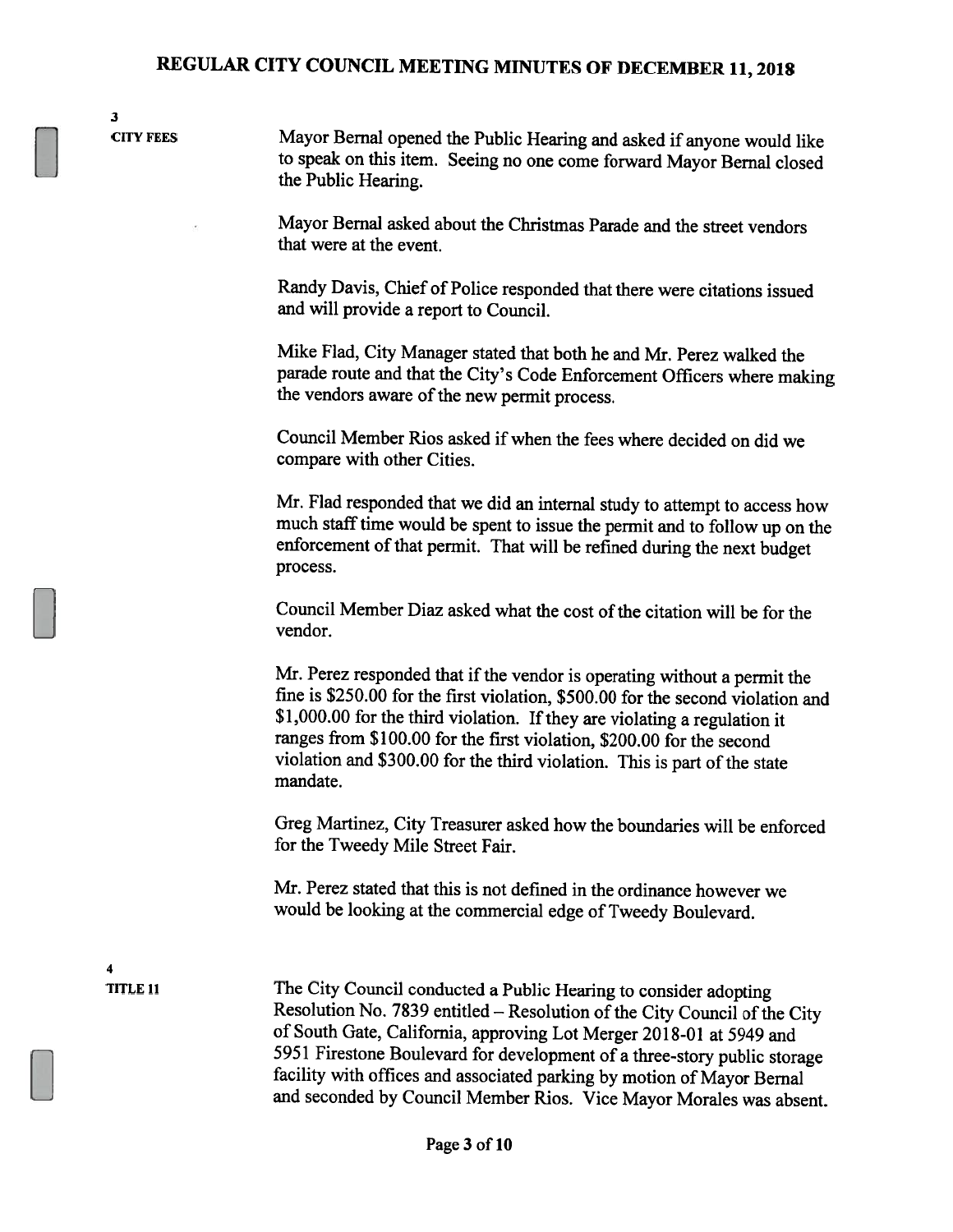| 4<br><b>TITLE 11</b>                 | Joe Perez, Director of Community Development gave a brief report on this<br>item.                                                                                                                                                                                                                                                    |  |  |  |  |
|--------------------------------------|--------------------------------------------------------------------------------------------------------------------------------------------------------------------------------------------------------------------------------------------------------------------------------------------------------------------------------------|--|--|--|--|
|                                      | Mayor Bernal opened the Public Hearing and asked if anyone would like<br>to speak on this item. Seeing no one come forward Mayor Bernal closed<br>the Public Hearing.                                                                                                                                                                |  |  |  |  |
|                                      | Mayor Bernal asked if the owner has met all the environmental<br>requirements.                                                                                                                                                                                                                                                       |  |  |  |  |
|                                      | Mr. Perez responded that they did and that they qualify for an exemption<br>because it is a minor land division. In addition the Public Works<br>Department has reviewed the map to make sure that it meets City<br>standards, which it does. The Planning Commission has also reviewed<br>this item and is recommending the merger. |  |  |  |  |
|                                      | Mayor Bernal asked if there were any safety concerns.                                                                                                                                                                                                                                                                                |  |  |  |  |
|                                      | Mr. Perez responded that they looked at this but didn't find any concerns.                                                                                                                                                                                                                                                           |  |  |  |  |
| <b>COMMENTS FROM</b><br>THE AUDIENCE | Virginia Johnson, 5751 McKinley Avenue wished everyone a Merry<br>Christmas and a Happy New Year.                                                                                                                                                                                                                                    |  |  |  |  |
|                                      | Art Alvarez, 5305 Aldrich Road is concerned about the abandoned<br>building behind his house at 10130 Adella Avenue. Over the last 6<br>months he has had concerns with Edison maintaining the alley and now<br>there are several transients living in the building.                                                                 |  |  |  |  |
|                                      | Maria Delgado, 5301 Aldrich Road is also concerned with the property at<br>10130 Adella Avenue.                                                                                                                                                                                                                                      |  |  |  |  |
|                                      | Randy Davis, Chief of Police stated the both he and Mr. Perez will reach<br>out to the property owner and will have officers monitor this area until<br>development begins.                                                                                                                                                          |  |  |  |  |
|                                      | Renee Montoya, 10211 California Avenue is concerned about the multiple<br>car accidents that happen in this area.                                                                                                                                                                                                                    |  |  |  |  |
|                                      | Melvin Rivera, 5282 Aldrich Road is concerned with the property at<br>10130 Adella Avenue and he said that there are also cars that are speeding<br>through that alley.                                                                                                                                                              |  |  |  |  |

El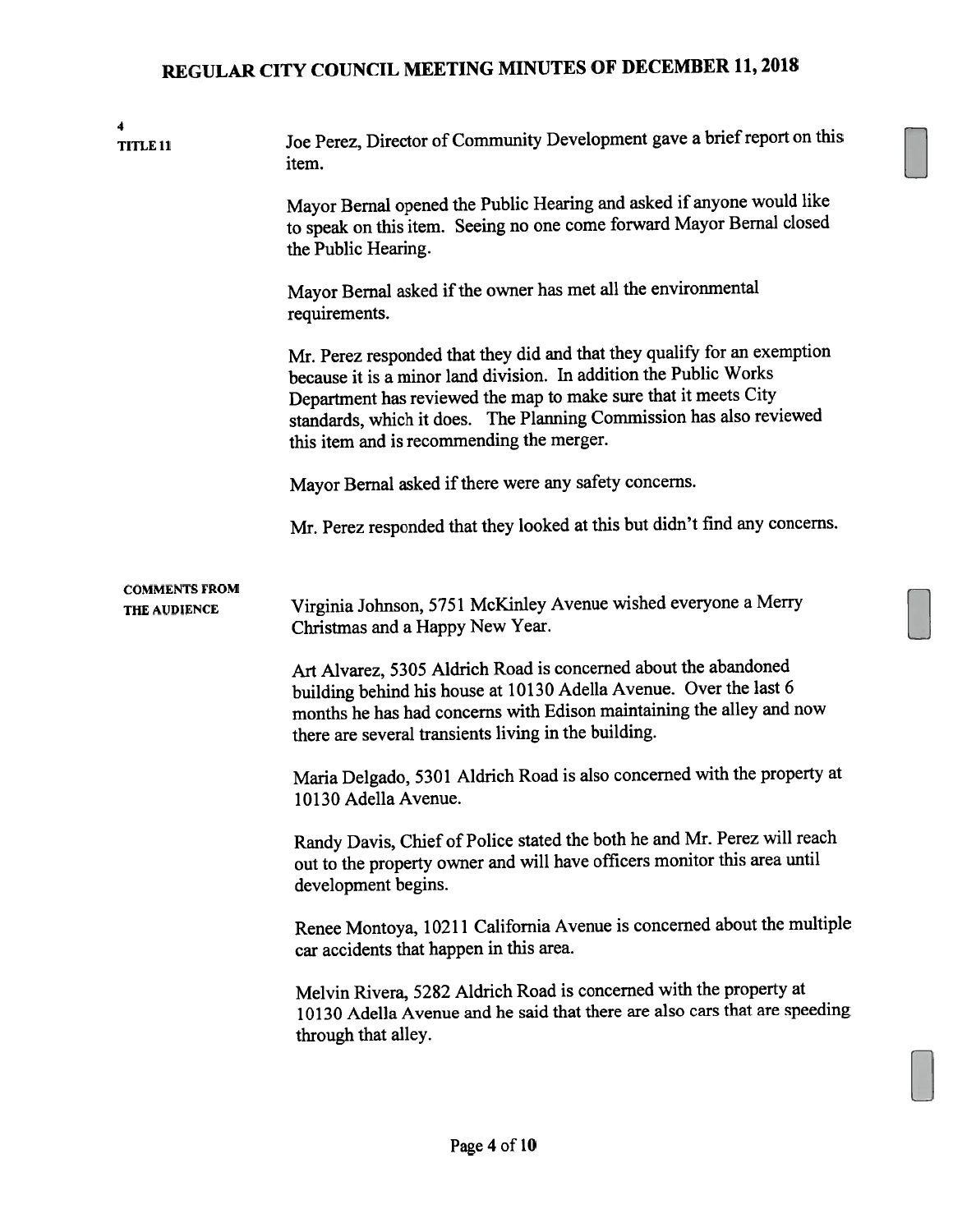#### REPORTS AND COMMENTS

FROM CITY OFFICIALS Joe Perez, Community Development Director reminded everyone that on December  $15<sup>th</sup>$  at 6:00 p.m. there will be a community meeting to talk about the former American Legion Site at the South Gate Park Auditorium.

> Randy Davis, Chief of Police reminded everyone that the Police Management Association has their annual Police Navidad toy <sup>g</sup>iveaway in front of City Hall this Thursday at 6:00 p.m.

Jackie Acosta, Administrative Services Director reminded everyone that also this Thursday at 5:00 p.m. will be the annual Holiday Social.

Greg Martinez, City Treasurer wished everyone <sup>a</sup> Merry Christmas and <sup>a</sup> safe Happy New Year. He also stated that there will be <sup>a</sup> toy <sup>g</sup>iveaway on San Gabriel Avenue and Tweedy Boulevard from <sup>2</sup> p.m. to <sup>5</sup> p.m. this Sunday sponsored by the Tweedy Mile.

Council Member Diaz congratulated the Chamber of Commerce for <sup>a</sup> successful Christmas Parade. She attended <sup>a</sup> ride along with HSA for their meal on wheels program. She feels that we need more support for the Senior Citizens of our community. She spoke on the safety near the riverbed and the different homeless encampment near that area. She used to run in this area but feels that it is no longer safe in this part of the City.

Council Member Rios congratulated the Police Department and the Chamber of Commerce for hosting great Christmas events with the Pageant of the Trees and the parade.

Council Member Davila also congratulated the Chamber of Commerce for such <sup>a</sup> great Christmas Parade. The Santa Cop is <sup>a</sup> great program and it was her honor to help. She agrees with Council Member Diaz and there is <sup>a</sup> need to help our Senior Citizens. We need to address the problem at 10130 Adella Avenue for the safety of the community. She also wished everyone <sup>a</sup> Merry Christmas.

Mayor Bernal stated that this year brought an appreciation to what it means to be Mayor. There is so much responsibility that goes with the title. There are so many others that don't have and there is so much that we can give. She is working with Montara Elementary School to bring a special event to the community in January.

Mayor Bernal attended the County Sanitation meeting. The Calabasas Landfill was affected by the fires but was able to open five day after the fires. She is learning <sup>a</sup> lot about refuse and wants to look into green waste programs and how we are going to meet the state mandates.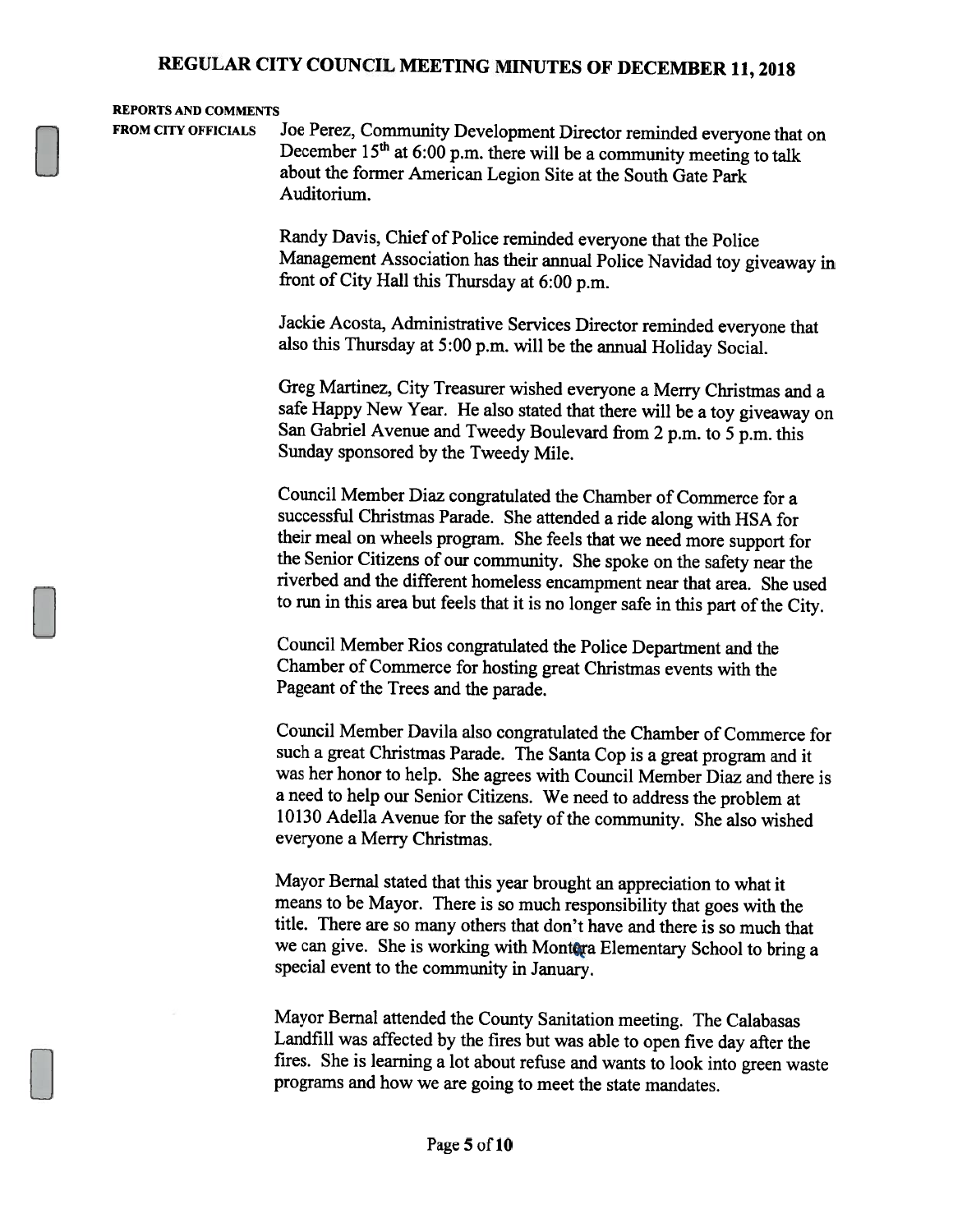| <b>COMMENTS FROM</b><br>THE AUDIENCE CONT | Mayor Bernal also served lunch to the seniors at the Senior Center in<br>South Gate Park. She brought her father with her and feels that it would<br>be good if we could figure out a program that would encourage our youth<br>to work with our seniors to teach them about technology. She wished<br>everyone a Merry Christmas and Happy 2019.                                                                                                                                                                                                                                                                                                                                           |  |  |  |
|-------------------------------------------|---------------------------------------------------------------------------------------------------------------------------------------------------------------------------------------------------------------------------------------------------------------------------------------------------------------------------------------------------------------------------------------------------------------------------------------------------------------------------------------------------------------------------------------------------------------------------------------------------------------------------------------------------------------------------------------------|--|--|--|
|                                           | Carmen Avalos, City Clerk was able to swear in the new City Clerk of<br>Hawthorne. During the past couple of weeks there have been a lot of new<br>elected officials coming into office. A letter went out from the Register<br>Recorder's Office stipulating our request to have our elections<br>consolidated, it has been accepted and our next election will officially be<br>March of 2020. South Gate is a community that you always have friends<br>and thanked the residents for putting their trust in us as elected officials.<br>She invited everyone to the swearing in of the Cerritos College Board on<br>December 12 <sup>th</sup> and wished everyone a Merry Christmas.    |  |  |  |
| <b>CONSENT CALENDAR</b>                   | Agenda Items 6, 7, 8, 9, 10, 11, 12, 13, 14 and 15 were approved by<br>motion of Mayor Bernal and seconded by Council Member Davila. Item 5<br>was pulled for discussion.                                                                                                                                                                                                                                                                                                                                                                                                                                                                                                                   |  |  |  |
| 5<br><b>TITLE 11</b>                      | The City Council waived the reading in full and adopted Ordinance No.<br>2355 entitled - Ordinance of the City Council of the City of South Gate,<br>California, amending Table 11.51-1 (Application and Review Authority),<br>Figure 11.51-1 (Administrative Permit Process), Figure 11.51-2<br>(Discretionary Permit Process A), Figure 11.51-3 (Discretionary Permit<br>Process B), and adding Figure 11.51-4 (Discretionary Permit Process C),<br>to Section 11.51.030 (Review Types and Responsibilities), of Chapter<br>11.51 (Permits and Procedures), of Title 11 (Zoning), of the South Gate<br>Municipal Code by motion of Mayor Bernal and seconded by Council<br>Member Davila. |  |  |  |
| 6<br><b>TITLE 11</b>                      | The City Council waived the reading and adopted Ordinance No. 2356<br>entitled - Ordinance of the City Council of the City of South Gate,<br>California, amending Subsection A. 2. iii. (Method of Notice), of Section<br>11.50.020 (Public Hearing Notification), of Chapter 11.50<br>(Administration), of Title 11 (Zoning), of the South Gate Municipal Code<br>to increase minimum radius distance requirements for public hearing<br>notices from 300 feet to 1,000 feet during consent calendar.                                                                                                                                                                                      |  |  |  |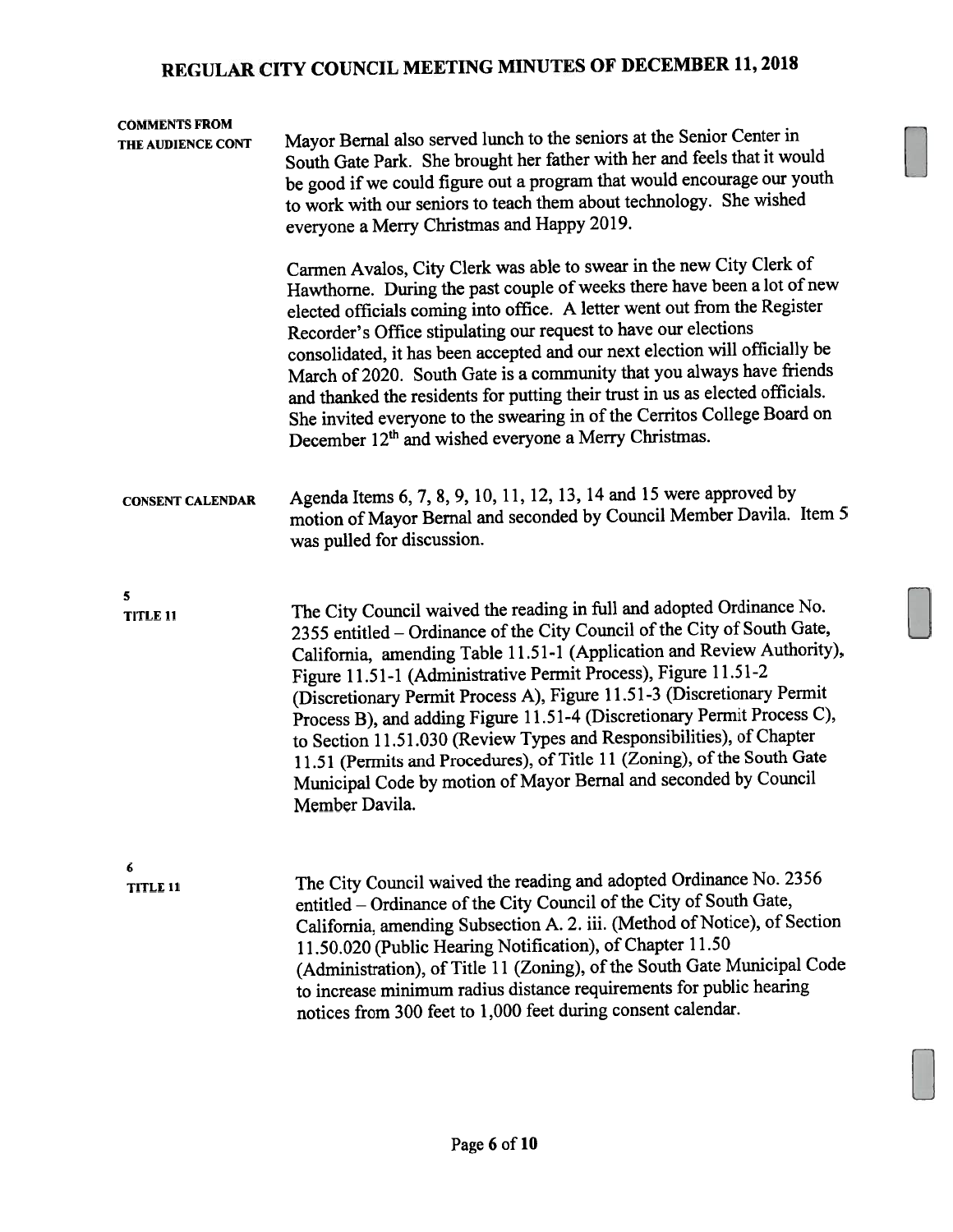| 7                            |                                                                                                                                                                                                                                                                                                                                                                                                                                                                              |  |  |  |
|------------------------------|------------------------------------------------------------------------------------------------------------------------------------------------------------------------------------------------------------------------------------------------------------------------------------------------------------------------------------------------------------------------------------------------------------------------------------------------------------------------------|--|--|--|
| <b>TITLE 2</b>               | The City Council waived further reading and adopted Ordinance No. 2357<br>entitled - Ordinance of the City Council of the City of South Gate,<br>California, amending certain Sections and Chapters of the South Gate<br>Municipal Code pertaining to a Sidewalk Vending Program in compliance<br>with Senate Bill 946 (Lara) during consent calendar.                                                                                                                       |  |  |  |
| 8<br><b>ENERGY</b>           | The City Council adopted Resolution No. 7840 entitled - Resolution of<br>the City Council of the City of South Gate, California, declaring support<br>for, and authorizing participation in, an energy partnership with Southern<br>California Edison and the Southern California Gas Company, to be known<br>as "Energy Partnership" to qualify the City for monetary and other<br>incentives, from December 11, 2018 through December 11, 2023 during<br>consent calendar. |  |  |  |
| 9<br><b>PARKS FACILITIES</b> | The City Council approved A, B and C during consent calendar.                                                                                                                                                                                                                                                                                                                                                                                                                |  |  |  |
|                              | Adopted Resolution No. 7841 entitled - Resolution of the City<br>a.<br>Council of the City of South Gate, California, dedicating an<br>existing bench in the Mascaro Rose Garden at South Gate Park to<br>Ellen Mascaro;                                                                                                                                                                                                                                                     |  |  |  |
|                              | $b$ .<br>Accepted a donation of up to \$1,000 from Ellen's family to be<br>deposited into Account Number 100-4904 (General Fund-<br>Donations); and                                                                                                                                                                                                                                                                                                                          |  |  |  |
|                              | c.<br>Appropriated the amount donated to Account Number 100-401-61-<br>6202 (General Fund-Parks & Recreation-Special Department<br>Supplies) to cover the costs of purchasing and installing a<br>dedication plaque.                                                                                                                                                                                                                                                         |  |  |  |
| 10<br><b>SALARY</b>          | The City Council adopted Resolution No. 7842 entitled - Resolution of<br>the City Council of the City of South Gate, California, amending the<br>Hourly Pay Table to conform to the minimum wage law effective January                                                                                                                                                                                                                                                       |  |  |  |

1, 2019 during consent calendar.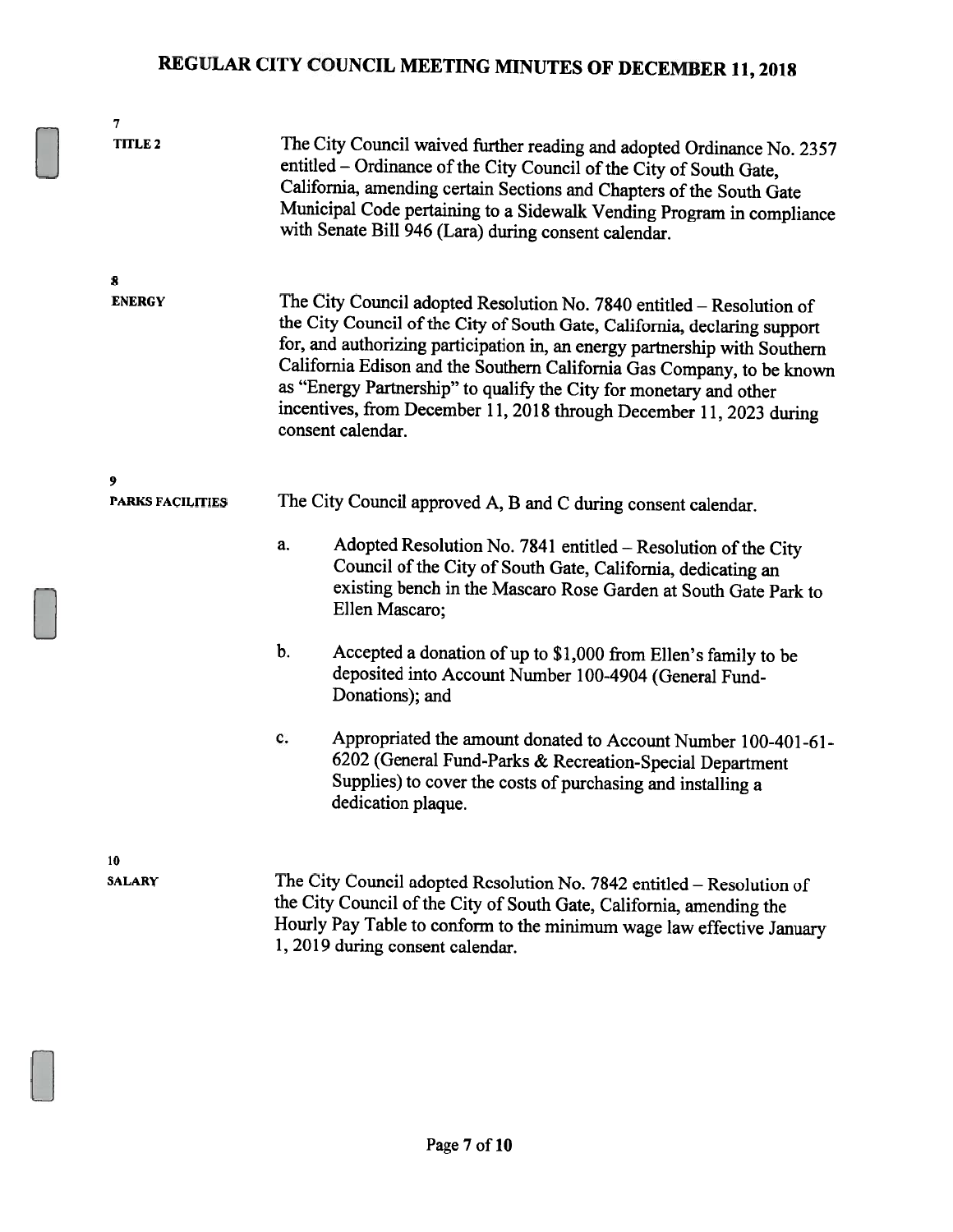| 11<br><b>ADMIN SERVICES</b> | The City Council approved A, B, and C during consent calendar.                                                                                                                                                                                                                                                                                       |  |  |  |
|-----------------------------|------------------------------------------------------------------------------------------------------------------------------------------------------------------------------------------------------------------------------------------------------------------------------------------------------------------------------------------------------|--|--|--|
|                             | Approved Amendment No. 2 to Contract No. 3307 with MV<br>a.<br>Cheng & Associates extending as-needed accounting services<br>through June 30, 2019, and increase the contract amount by<br>\$100,000; and                                                                                                                                            |  |  |  |
|                             | Appropriated \$75,000 from the unassigned fund balance of the<br>b.<br>General Fund to account number 100-301-12-6101 (General Fund-<br>Administrative Services-Professional Services) to fund the costs<br>associated with the extension of this agreement; and                                                                                     |  |  |  |
|                             | Authorized the Mayor to execute Amendment No. 2 in a form<br>c.<br>acceptable to the City Attorney.                                                                                                                                                                                                                                                  |  |  |  |
| 12<br><b>METRO</b>          | The City Council approved A and B during the consent calendar.                                                                                                                                                                                                                                                                                       |  |  |  |
|                             | Approved Amendment No. 4 to Contract No. 3081 with Willdan<br>a.<br>Engineering to reduce the scope of work of engineering and<br>construction support services for the Firestone Boulevard Regional<br>Corridor Capacity Enhancements project, Alameda Street to Hunt<br>Avenue, City Project No. 476-TRF, for a net reduction of<br>\$123,007; and |  |  |  |
|                             | Authorizing the Mayor to execute Amendment No. 4 in a form<br>b.<br>acceptable to the City Attorney.                                                                                                                                                                                                                                                 |  |  |  |
| 13<br><b>GRANT DEED</b>     | The City Council approved A and B during consent calendar.                                                                                                                                                                                                                                                                                           |  |  |  |
|                             | Accepted the Grant Deed from SeLA, LLC, doing business as<br>a.<br>KIPP Corazón Academy, to secure title to a two-foot strip of land<br>along the eastern edge of the property located at 9325 Long Beach<br>Boulevard for street purposes, at no cost to the City; and                                                                              |  |  |  |
|                             | Authorized the Mayor to execute the Certificate of Acceptance in a<br>b.<br>form acceptable to the City Attorney.                                                                                                                                                                                                                                    |  |  |  |
| 14<br><b>COUNCIL MTG</b>    | The City Council cancelled the regularly scheduled City Council meeting<br>of Tuesday, December 25, 2018, in observation of City Hall closure for<br>the holiday break during consent calendar.                                                                                                                                                      |  |  |  |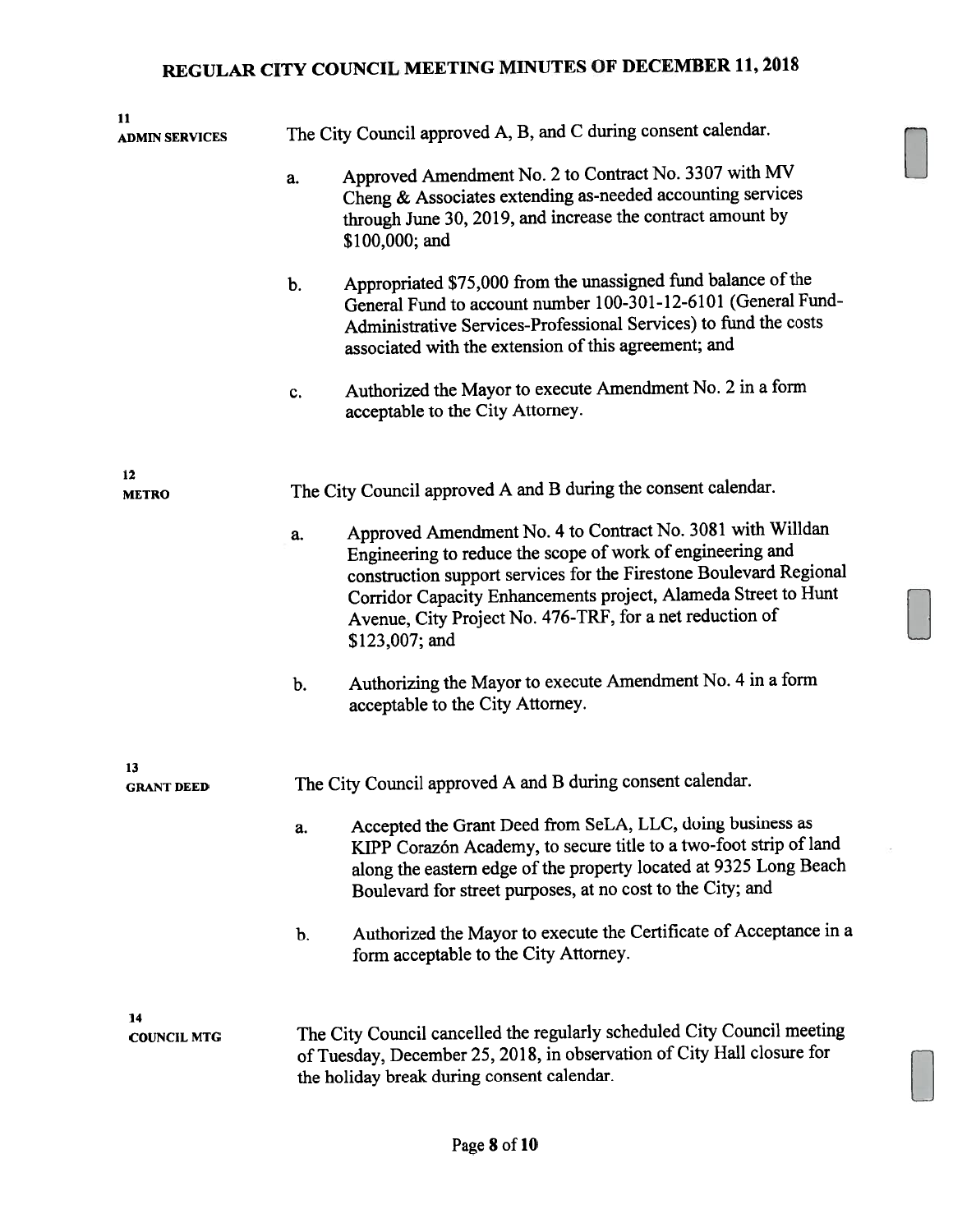| 15                  |    |                                                                                                                                                                                       |  |  |  |
|---------------------|----|---------------------------------------------------------------------------------------------------------------------------------------------------------------------------------------|--|--|--|
| <b>WARRANTS</b>     |    | The City Council authorized the City Council Auditor to review and<br>approve the second warrant register in December 2018 during consent<br>calendar.                                |  |  |  |
| 16                  |    |                                                                                                                                                                                       |  |  |  |
| <b>CITY COUNCIL</b> |    | The City Council considered approving City Council Goals for Fiscal<br>Year 2018/19.                                                                                                  |  |  |  |
|                     |    | This item was continued to the City Council Meeting of January 22, 2019.                                                                                                              |  |  |  |
| 17                  |    |                                                                                                                                                                                       |  |  |  |
| <b>PERSONNEL</b>    |    | The City Council approved Item A and C by motion of Mayor Bernal and<br>seconded by Council Member Davila.                                                                            |  |  |  |
|                     | a. | Filled the non-CalPERS hourly Clerical Assistant II position in the<br>City Clerk's Office, as funded at \$16,520 in the FY 2018/19<br>General Fund budget.                           |  |  |  |
|                     | b. | Creating a full-time City Hall Receptionist position to serve as a<br>centralized point of welcome/assistance, at an annual cost of<br>approximately \$60,000;                        |  |  |  |
|                     | c. | Created a non-CalPERS hourly City Hall Receptionist position to<br>serve as a centralized point of welcome/assistance, at an annual<br>cost of approximately \$18,150.                |  |  |  |
|                     | d. | Creating a CalPERS hourly City Hall Receptionist position to<br>serve as a centralized point of welcome/assistance, at an annual<br>cost of approximately \$29,550;                   |  |  |  |
|                     | e. | Creating a full-time City Hall Receptionist position to provide<br>customer service at the Community Development/Public Works<br>counter at an annual cost of approximately \$60,000; |  |  |  |
|                     | f. | Providing any other direction the City Council deems appropriate.                                                                                                                     |  |  |  |